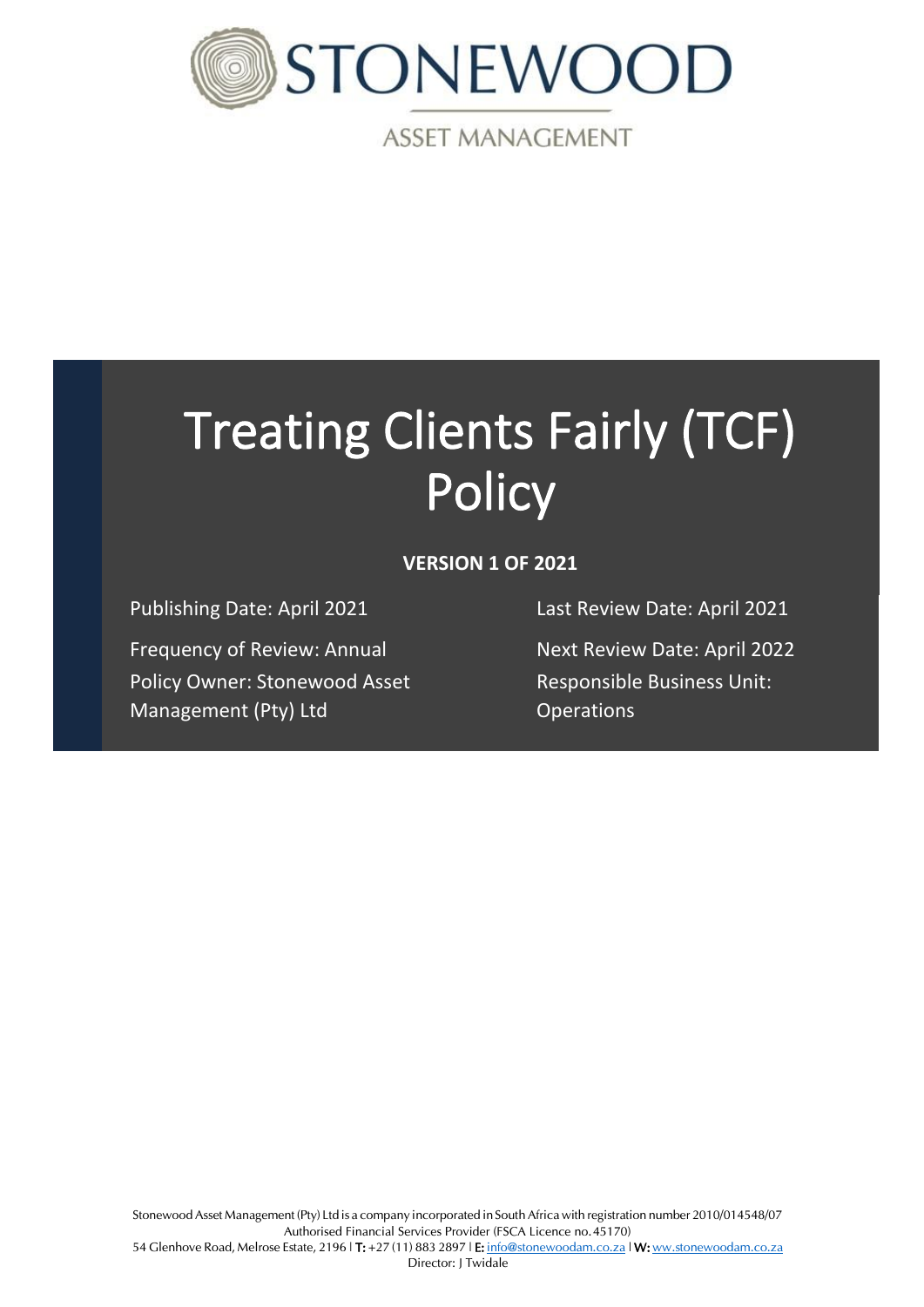## **POLICY STATEMENT**

- Any reference to the "organisation" shall be interpreted to include the "policy owner".
- The organisation's governing body, its employees, volunteers, contractors, suppliers and any other persons acting on behalf of the organisation are required to familiarise themselves with the policy's requirements and undertake to comply with the stated processes and procedures.

## **POLICY ADOPTION**

By signing this document, I authorise the organisation's approval and adoption of the processes and procedures outlined herein.

| Name & Surname | James Twidale             |
|----------------|---------------------------|
| Capacity       | Director & Key Individual |
| Signature      | <u>ftswl</u>              |
| Date           | OG MAY 2021               |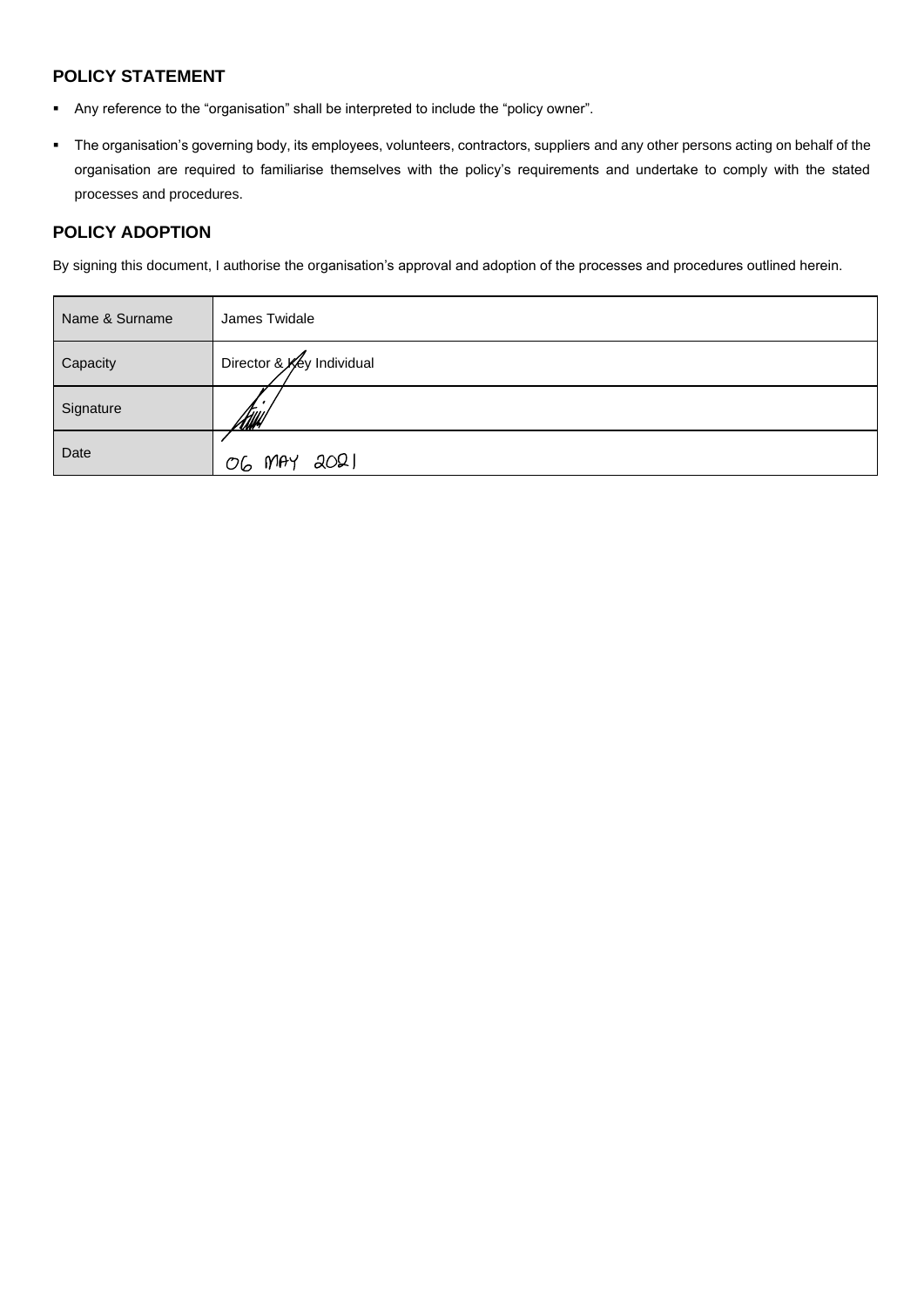# TABLE OF CONTENTS

| 1            |                 |                                                                          |  |
|--------------|-----------------|--------------------------------------------------------------------------|--|
| $\mathbf{2}$ |                 |                                                                          |  |
| $\mathbf{3}$ |                 |                                                                          |  |
|              | 3.1             |                                                                          |  |
|              | 3.2             |                                                                          |  |
|              |                 |                                                                          |  |
|              |                 |                                                                          |  |
|              |                 |                                                                          |  |
|              |                 |                                                                          |  |
|              |                 |                                                                          |  |
|              |                 |                                                                          |  |
|              |                 |                                                                          |  |
| 4            |                 |                                                                          |  |
|              | 4.1             |                                                                          |  |
| 5            |                 |                                                                          |  |
| 6            |                 |                                                                          |  |
|              |                 |                                                                          |  |
|              |                 |                                                                          |  |
| 7            |                 |                                                                          |  |
| 8            |                 |                                                                          |  |
|              |                 |                                                                          |  |
|              |                 |                                                                          |  |
|              |                 |                                                                          |  |
| 9            |                 | ANNEXURE A: AUTHORISED FINANCIAL PRODUCT CATEGORIES AND SUBCATEGORIES 14 |  |
| 10           |                 |                                                                          |  |
| 11           |                 |                                                                          |  |
|              | 12 <sup>1</sup> | ANNEXURE D: COMPLIANCE DECLARATION - TREATING CUSTOMERS FAIRLY (TCF)  18 |  |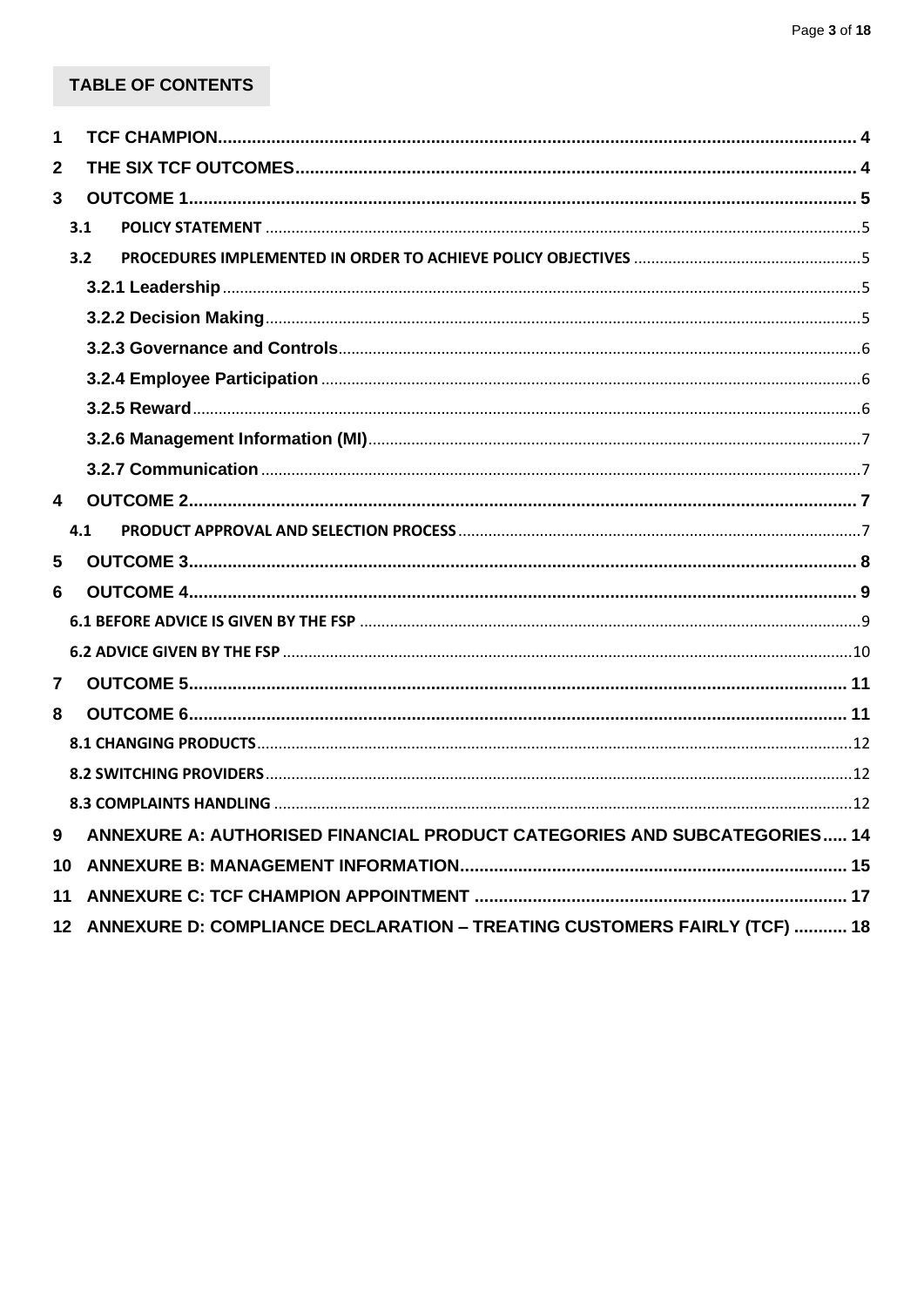## <span id="page-3-0"></span>**1 TCF CHAMPION**

- The FSP has appointed a TCF (Treating clients fairly) Champion as part of its commitment to treat its clients fairly. The appointment of the TCF Champion is confirmed in [Annexure C](#page-16-0) hereto.
- The general duties of the TCF Champion include:
	- To be actively involved with embedding the TCF principles into the organisation.
	- · To help instilling a culture where the fair treatment of clients is embraced and adopted.
	- · To assist the governing body of the organisation to implement and adopt business processes aimed at ensuring that the organisation is at all times achieving the outcomes of TCF as set out in this document.
- The TCF Champion has the authority to approach and speak to staff members at all levels about the delivery and achievement of TCF outcomes.
- The TCF Champion need not have any specific qualifications but must have a thorough knowledge of the organisation's functional departments, business processes and the principles associated with treating clients fairly.

## <span id="page-3-1"></span>**2 THE SIX TCF OUTCOMES**

- The FSP respects the Regulator's mission to maintain a sound financial investment environment in South Africa and acknowledge its mandate to promote the:
	- · fair treatment of consumers of financial services and products
	- · financial soundness of financial institutions
	- systematic stability of financial industries
	- integrity of financial markets and institutions
- To this end the FSP welcomes the TCF initiative and commits itself to align the FSP's organisational culture and business processes in such a way as to ensure that the six outcomes of TCF are at all times achieved.
- The six outcomes of treating clients fairly will be achieved by our organisation through ensuring that:
	- our clients are at all times confident that their fair treatment is central to our corporate culture
	- any products and services marketed and sold by us in the retail market are designed to meet the needs of identified client groups and that any related targeting of our clients are done so in accordance with this standard
	- our clients are at all times provided with clear information and are kept appropriately informed before, during and after the point of sale
	- where our clients receive advice, that the advice is suitable and takes into account the individual client's circumstances, given that the client is forthcoming with their financial circumstances or any other relevant information
	- our clients are provided with products that performs as we have led them to expect and that any associated services is also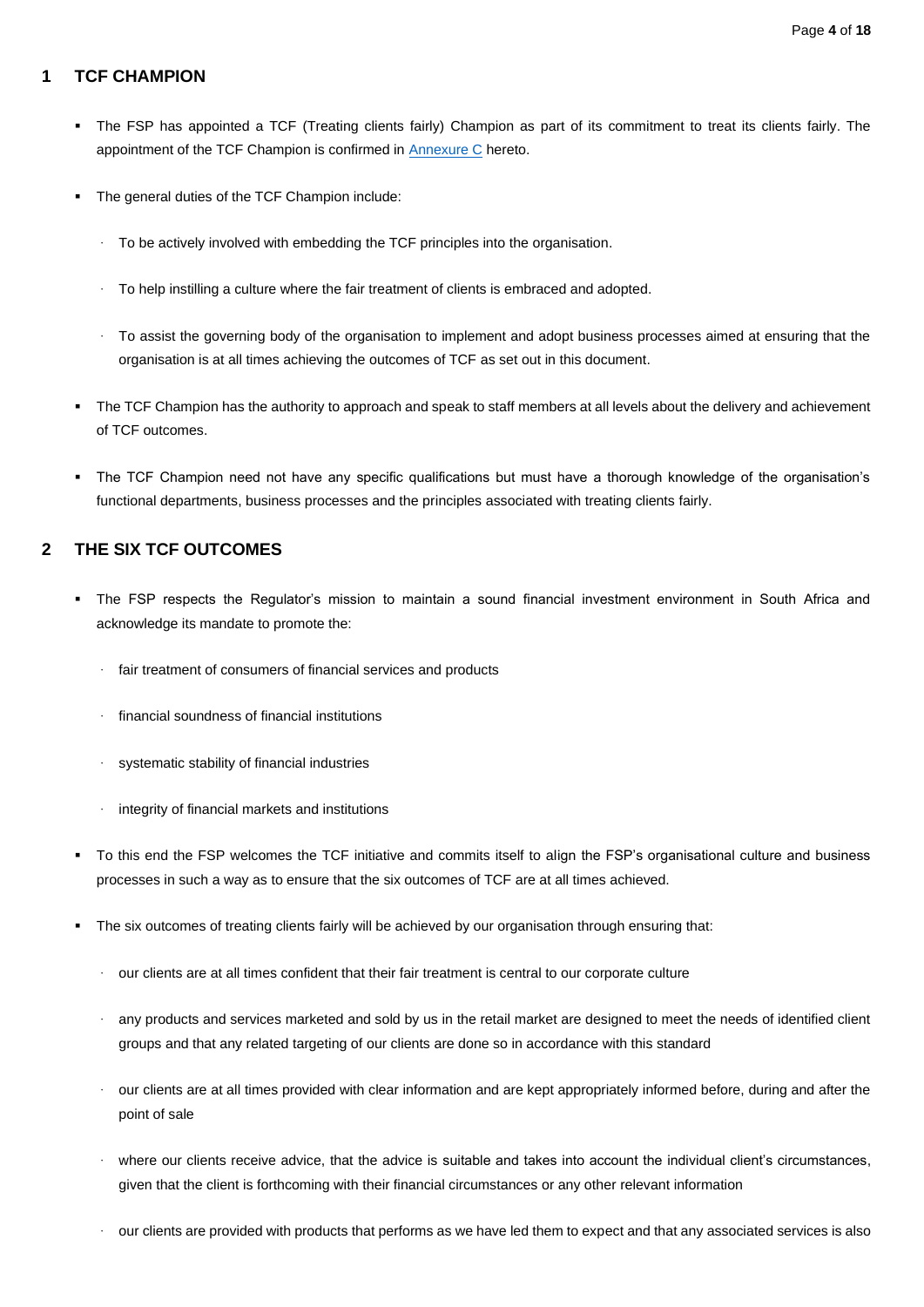of the standard that we have led them to expect

our clients do not face any unreasonable post-sale barriers should they wish to change their products, switch to another FSP, submit a claim or submit a complaint about our services.

#### <span id="page-4-0"></span>**3 OUTCOME 1**

**Clients are confident that they are dealing with firms where the fair treatment of clients is central to the firm culture.**

#### <span id="page-4-1"></span>**3.1 POLICY STATEMENT**

It is our committed objective to ensure that all our clients or potential clients can be confident that they are dealing with an FSP where the fair treatment of clients is central to the corporate culture.

We use our best efforts to ensure that at all times we, our staff members and representatives render financial services honestly, fairly, with due skill, care and diligence, and in the interests of clients and the integrity of the financial services industry. Further, we have adopte[d Standards, Procedures and Best Practice Principles \(SPB\) of Honesty, Integrity and Good](https://stonewoodcapital1.sharepoint.com/:b:/r/sites/StonewoodAM/Shared%20Documents/Operations/Compliance/Templates%20%26%20Legislature/Adopted/01_21%20-%20SAM%20SPB%20Honesty,%20Integrity%20and%20Good%20Standing.pdf?csf=1&web=1&e=uqxJxh)  [Standing](https://stonewoodcapital1.sharepoint.com/:b:/r/sites/StonewoodAM/Shared%20Documents/Operations/Compliance/Templates%20%26%20Legislature/Adopted/01_21%20-%20SAM%20SPB%20Honesty,%20Integrity%20and%20Good%20Standing.pdf?csf=1&web=1&e=uqxJxh) to ensure all personnel complies with the requirements in respect to personal character qualities of honesty and integrity.

Delivery of the TCF outcomes is a core feature of the FSP's values, ethics, culture and is embedded throughout the FSP's DNA.

#### <span id="page-4-3"></span><span id="page-4-2"></span>**3.2 PROCEDURES IMPLEMENTED IN ORDER TO ACHIEVE POLICY OBJECTIVES**

#### **3.2.1 Leadership**

- TCF is a standing item on the governing body of the FSP's meeting agenda where the FSP's approach to TCF is analysed and discussed. This meeting will be held annually however, can be held on an ad-hoc basis should legislation require the FSP to make any possible amendments.
- Senior management has adopted TCF deliverables and have been allocated specific responsibilities in terms thereof. Senior management in all areas of the FSP that contribute to the rendering of financial services to clients (whether directly or indirectly), understand their respective roles in delivering TCF outcomes to those clients.
- Senior management conducts regular reviews of the main business processes with a view to identifying areas that do, or may, require improved TCF deliverables. Explicit allowance has been made to allow for and consider TCF implications and deliverables during the strategic planning process of any new strategy or change in existing strategy.
- Adherence to the TCF deliverables is monitored as part of our Compliance Monitoring Programme. We ensure on an annual basis that accurate, meaningful and timely Management Information has been produced during the period and that senior management acts accordingly where applicable. Existing tests within our Compliance Monitoring Programme aid us in demonstrating our level of compliance and adherence to the TCF outcomes. Where there are TCF action points, these will be documented and carried over to a further meeting (where required).

#### <span id="page-4-4"></span>**3.2.2 Decision Making**

■ All requests by the FSP's governing body for the approval of product and service innovations or project expenditure,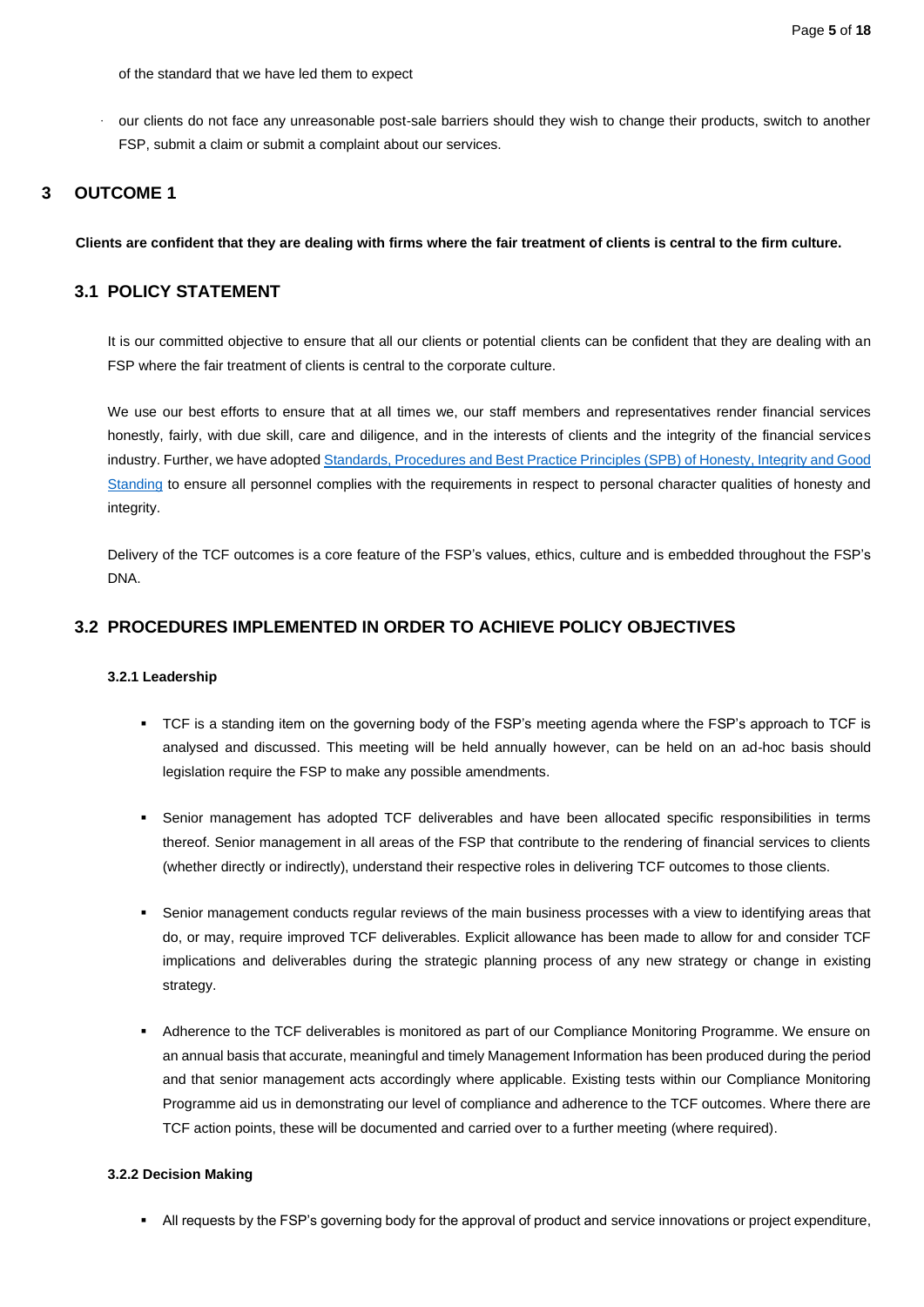include due consideration of the possible impact it may have on TCF outcomes.

▪ The organisation has adopted open communication in the workplace through which staff members and management are able to debate TCF related matters and refer any TCF questions or concerns to senior management.

#### <span id="page-5-0"></span>**3.2.3 Governance and Controls**

- Oversight and monitoring of TCF delivery has been explicitly assigned to the governance and control structures of the organisation tasked with risk management and the compliance function.
- Procedures have been implemented to ensure formal and regular reporting to senior management on the progress in achieving TCF deliverables across all of the organisation's activities and functional departments.
- The management of TCF and market conduct risks are formally included in the risk management framework of the organisation and are regularly monitored and supervised by senior management and independently monitored by a Compliance Officer.
- Procedures have been implemented for identifying and reporting (at organisation-wide level) TCF risks or failures to senior management.
- There is ongoing evaluation of whether the organisation's governance framework as a whole has been effective in achieving TCF outcomes.
- We have mechanisms in place to monitor and respond to changes in the broader environment such as economic and regulatory developments to enable us to proactively identify TCF related risks.

#### <span id="page-5-1"></span>**3.2.4 Employee Participation**

- **•** All staff members (including senior management) whose roles require delivery of TCF outcomes have been identified.
- TCF objectives are rigorously applied at all levels of staff, irrespective of their position within the FSP.
- Staff members are provided access to TCF principles on a continual basis by way of SharePoint, as to familiarise themselves of the TCF principles as set out in this policy. Further, a declaration of understanding is required of them.
- We ensure new staff will have the necessary skills to achieve the outcomes of TCF.
- All staff members are aware of the requirement to treat clients fairly. This Policy has been circulated to all staff members and staff members are encouraged to make suggestions to our TCF Champion on how the treatment of our clients might be further enhanced.
- TCF declarations are signed by all relevant personnel on a quarterly basis. The purpose of which is to ensure that the TCF initiative is committed to by all relevant personnel and are aligned to the FSP's organisational culture. This is also to assist management to take any necessary actions.

#### <span id="page-5-2"></span>**3.2.5 Reward**

▪ Meaningful consequences (such as retraining, re-assignment or disciplinary action, as appropriate) for staff members or management who do not achieve agreed TCF deliverables, has been adopted.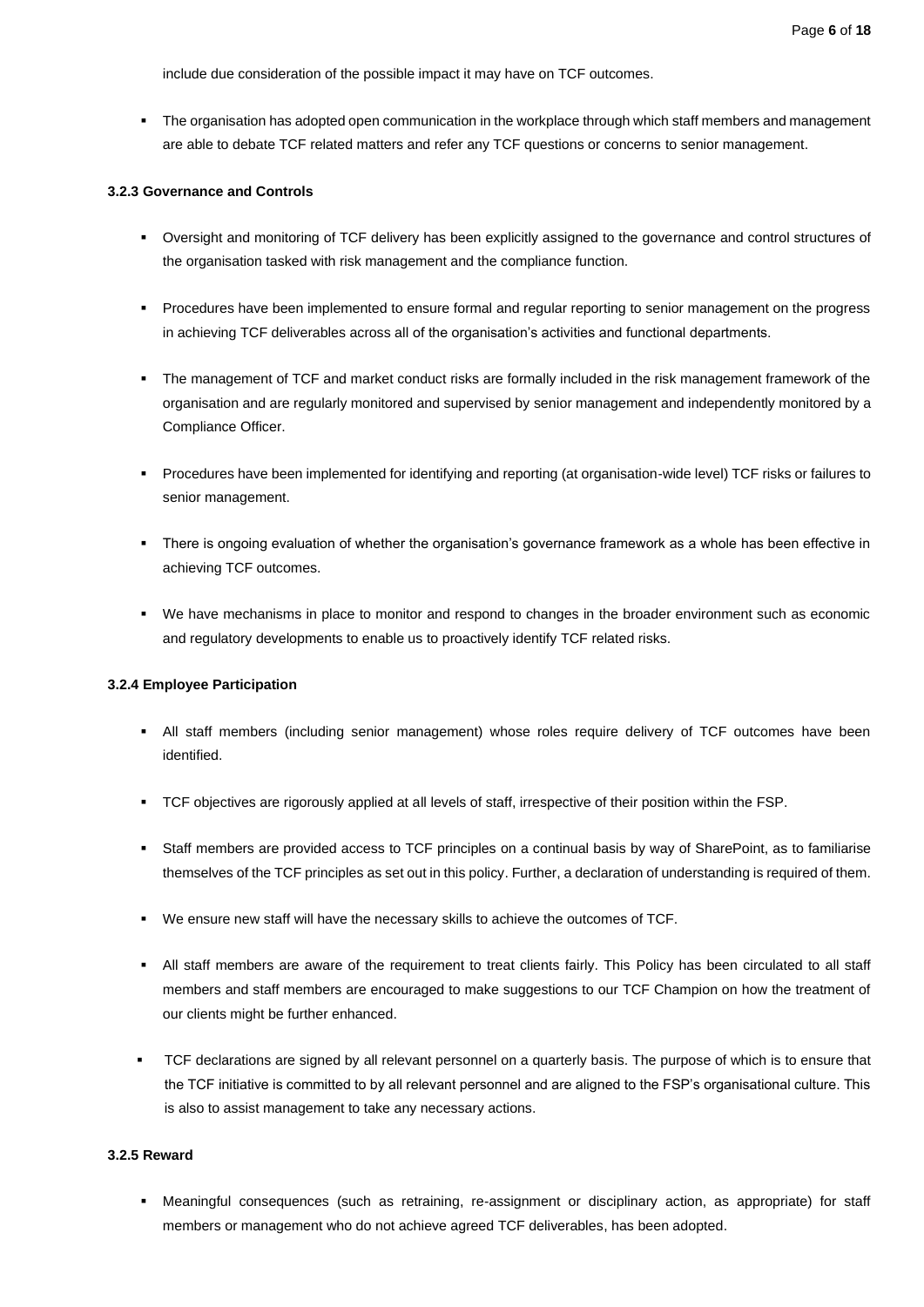#### <span id="page-6-0"></span>**3.2.6 Management Information (MI)**

- Existing MI measures have been reviewed to determine which are useful for TCF monitoring and new measures have been identified where necessary [\(See Annexure B\)](#page-14-0).
- Processes are in place to:
	- · collate and summarise TCF related MI in such a way as to present a meaningful picture of organisation-wide TCF progress;
	- analyse and act on MI findings to improve TCF outcomes for our clients; and
	- · identify staff training needs should any be identified.

#### <span id="page-6-1"></span>**3.2.7 Communication**

- We communicate transparently with our stakeholders (including the Regulator, should the need arise) on our progress in achieving TCF outcomes.
- We make information regarding our progress in achieving TCF outcomes upon request.

#### <span id="page-6-2"></span>**4 OUTCOME 2**

**Products and services marketed and sold in the retail market are designed to meet the needs of identified client groups and are targeted accordingly.**

We develop and provide advice and certain intermediary services on products that fall within the categories and sub-categories of the financial products listed in [Annexure A.](#page-13-0)

#### <span id="page-6-3"></span>**4.1 PRODUCT APPROVAL AND SELECTION PROCESS**

Our product provider and product selection processes include senior management confirmation that a product adequately meets the outcomes of TCF and that any such product will perform as clients are led to expect.

Our selection processes also include the careful consideration of the elements listed below:

- When selecting a product provider and/or it's product to distribute or to administer, we take into consideration needs and various risks factors as per ou[r Risk Management & Compliance Policy \(RMCP\).](https://stonewoodcapital1.sharepoint.com/:b:/r/sites/StonewoodAM/Shared%20Documents/Operations/Compliance/Templates%20%26%20Legislature/Adopted/FICA/01_21%20-%20SAM%20AML_CTF%20RMCP.pdf?csf=1&web=1&e=9SSh66)
- We provide our staff members and representatives with information and they will determine the suitability of the products for their client base.
- In determining whether our distribution and administration methods are suitable for the product and target market, we take into account all known and foreseeable risks associated with the product.
- We have measures in place to identify and mitigate risks that a product or service may pose to particular clients.
- When approving or selecting any product or service for distribution:
	- · we assess the suitability of any promotional or other material that has been designed for clients, and take into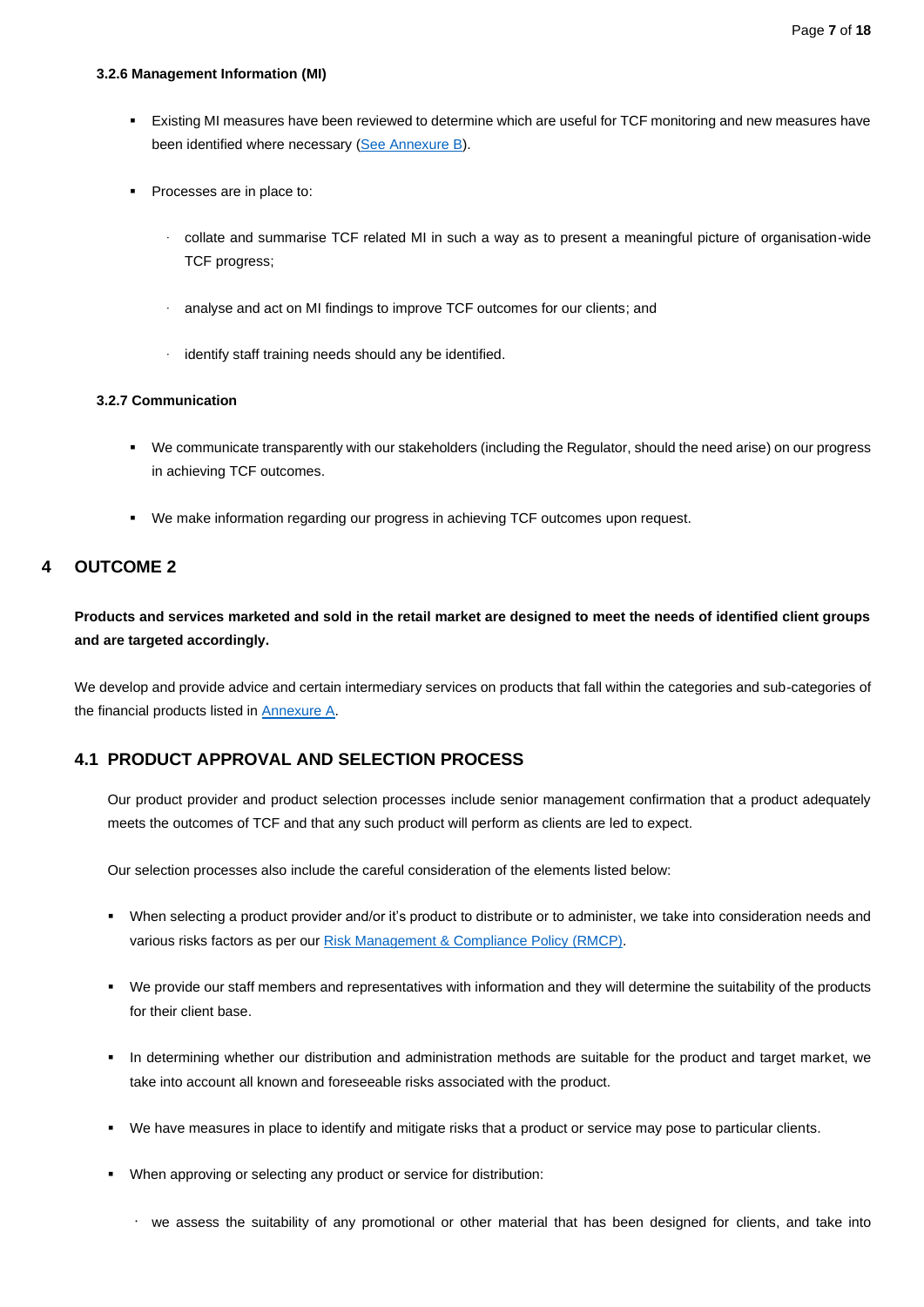consideration potential complaints.

- We have measures in place to insure the where bundling or "add-on" of products / services, or incentives to funds occur, it does not result in needless products or services to the client group.
- We have measures in place to evaluate the client groups' financial understanding of products or services offered or provided to them, via the risk profile questionnaire.
- We ensure that the client group has enough information available to them to make an informed decision in selecting products or service by providing investment proposals/quotes/calculations etc.

#### <span id="page-7-0"></span>**5 OUTCOME 3**

#### **Clients are provided with clear information and are kept appropriately informed before, during and after the point of sale.**

- We assess the clarity, appropriateness and fairness of product information provided to clients, whether such information is produced by ourselves or by others and all product related information requires sign-off by senior management.
- We ensure that the appropriateness of each product provider is considered before it is suggested to clients or potential clients. third parties.
- We have implemented appropriate procedures to ensure that any information we provide regarding any other party's products or services is accurate, clear, and fair and is not misleading.
- We have implemented appropriate procedures to ensure that we are able, as far as reasonably possible, to rectify any situation where it becomes apparent that any product information already in circulation (produced by the FSP) is inaccurate, unclear, or unfair or is misleading. Where product information is not produced by the FSP, we will endeavour to notify the relevant provider for rectification.
- We regularly review standardised product information we use (produced by the FSP) to ensure that it remains accurate, clear and appropriate to the applicable client groups. Where product information is not produced by the FSP, we will endeavour to notify the relevant provider for rectification.
- We monitor and act on feedback, complaints and suggestions received from clients, staff members or any other parties that communicate the need for improvement in product information.
- We have a process in place to ensure relevant and adequate product information is provided to our clients, whether by our own staff members / representatives or by other parties, at an appropriate time to enable them to make an informed decision as to whether to enter into the relevant contract.
- We endeavour to provide all existing clients with statements at least once a year that identify any financial products that have been acquired by that client and where such products are still in existence, where we are the intermediary. Such statements provide brief current details (where applicable), of:
	- · any ongoing monetary obligations of the client in respect of such products;
	- · the main benefits provided by the products;
	- · where any product was marketed or positioned as an investment or as having an investment component, the value of the investment and the amount of such value which is accessible to the client; and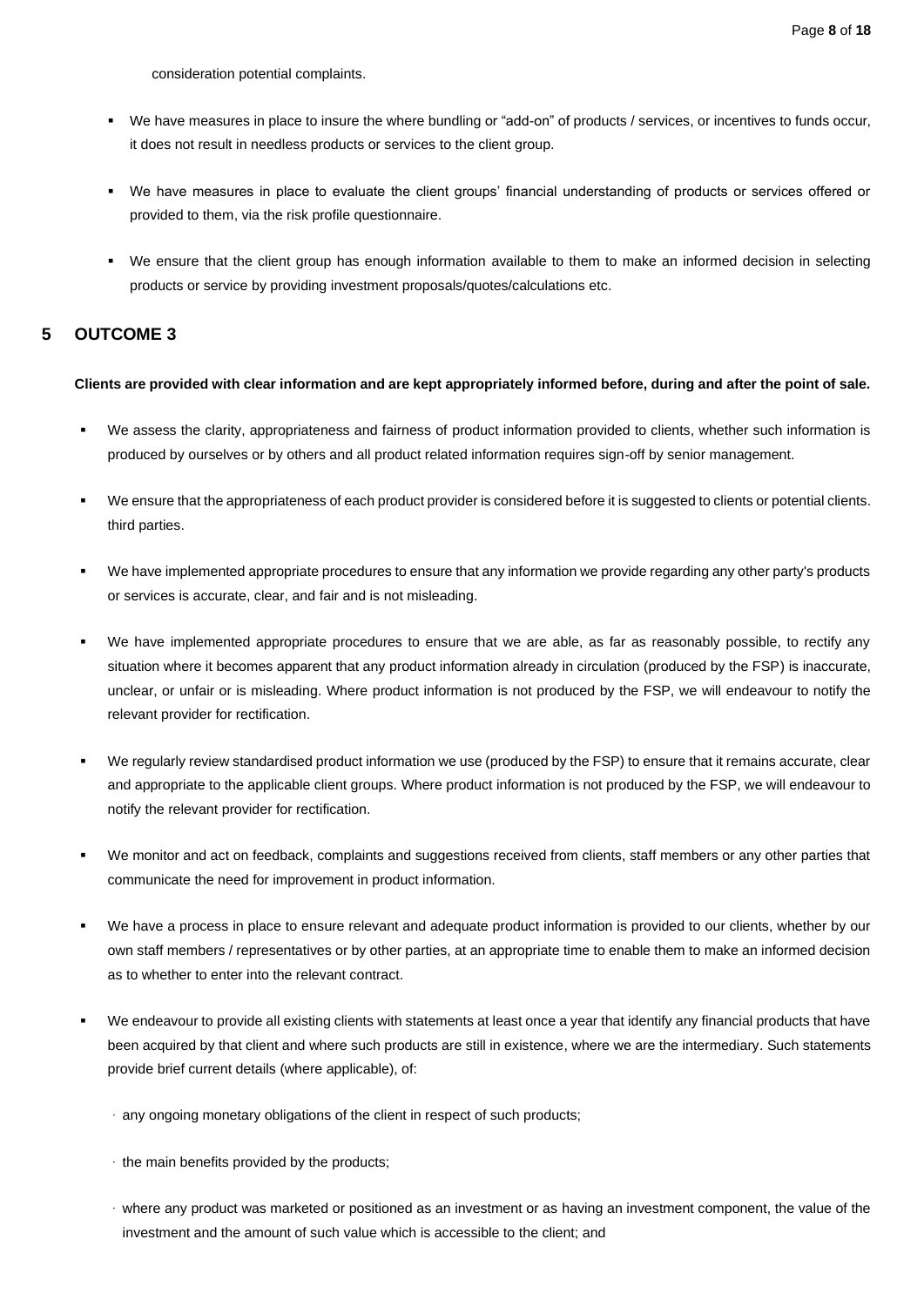· any ongoing incentives, consideration, commission, fee or brokerage payable to ourselves in respect of such products.

- A documented Record of Advice, as provided for in section 9 of the General Code of Conduct (Board Notice 80 of 2003 as [amended\)](https://stonewoodcapital1.sharepoint.com/:b:/r/sites/StonewoodAM/Shared%20Documents/Operations/Compliance/Templates%20%26%20Legislature/Board%20Notice%2080%20of%202003.pdf?csf=1&web=1&e=sLmy5b), is maintained for material transactions entered into with any client and documented with in individual client files. A copy of the applicable record of advice is provided to the client upon completion of the transaction and within a reasonable timeframe.
- We ensure that clients are informed of any recent or pending changes to our products, contractual events or any actions required from them, and that such information is provided in sufficient time to enable any client to reasonably respond to or act on that information.
- To the extent applicable, we control the accuracy and quality of any once-off or non-standard product information provided by staff members or representatives to clients or potential clients.
- We maintain up-to-date contact details of all our existing clients (wherever possible, provided clients are forthcoming with latest details).
- We ensure that clients have current and accessible contact points if they need product or service information or need to get in contact with our functional departments for any reason.
- We have accurate, retrievable, secure records of all product information we have provided to clients and any other material.

#### <span id="page-8-0"></span>**6 OUTCOME 4**

**Where clients receive advice, the advice is suitable and takes account of their circumstances**

#### <span id="page-8-1"></span>**6.1 BEFORE ADVICE IS GIVEN BY THE FSP**

- Prior to making any decision to market a particular product, we assess whether or not we have the appropriate skills and business processes in place to render the appropriate financial service and that the particular product will be suitable for the clients concerned.
- Prior to contracting with any product supplier to market their products, we conduct an appropriate level of due diligence to satisfy ourselves that their products and service levels are likely to meet our clients' reasonable expectations.
- We insist that product suppliers provide our representatives with adequate training on the specific products we market to enable them to render suitable financial services on those products (where applicable).
- We have controls in place to prevent our representatives from rendering any financial services to any client in respect of products for which adequate product training has not been provided.
- Prior to contracting with any product supplier to market their products, we make appropriate arrangements to ensure that the FSP and our representatives will have reasonable access to any product information required from the product supplier to enable all parties to render suitable and appropriate financial services to clients and potential clients,
- When assessing product providers, we establish whether there are comparable products offered by other suppliers.
- We have transparent remuneration policies which avoid product supplier incentives from impacting the advice/products and service which we offer our clients and potential clients.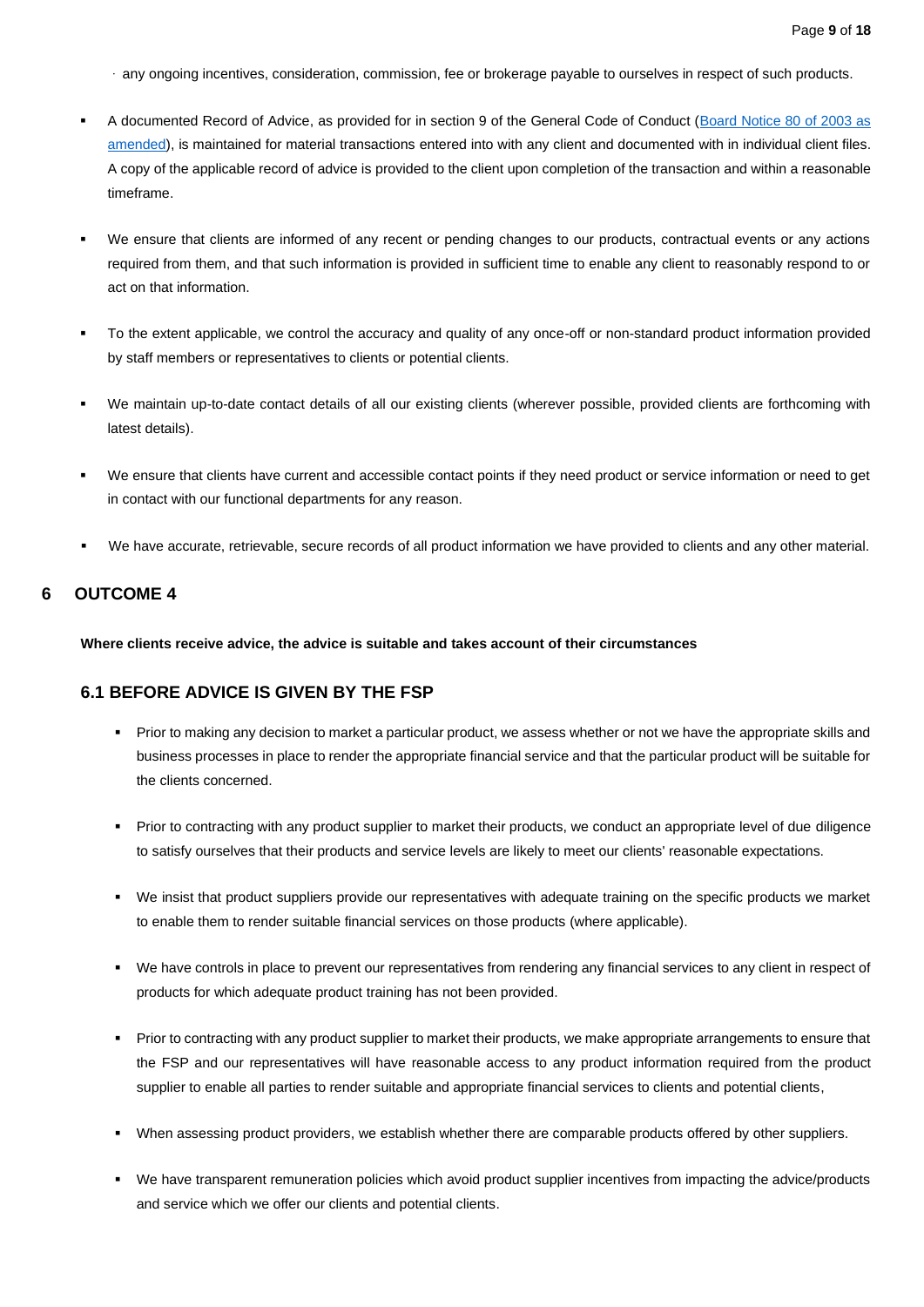- We have implemented procedures that ensure that all representatives, prior to providing advice to a client:
	- take reasonable steps to seek from the client appropriate and available information regarding the client's financial situation, financial product experience and objectives to enable the provider to provide the client with appropriate advice;
	- conduct an analysis, for purposes of the advice, based on the information obtained;
	- identify the financial product or products that will be appropriate to the client's risk profile and financial needs, subject to the limitations imposed on the provider under the FAIS Act or any contractual arrangement;
	- take reasonable steps to establish whether the financial product identified is wholly or partially a replacement for an existing financial product of the client and if it is such a replacement, follows all the required disclosure procedures; and
	- take reasonable steps to ensure that the client understands the advice and that the client is in a position to make an informed decision.

#### <span id="page-9-0"></span>**6.2 ADVICE GIVEN BY THE FSP**

- In order to ensure that the highest level of financial services are rendered to our clients and potential clients, we identify any risk of inappropriate financial service and we monitor feedback or complaints received from clients, product suppliers or other third parties regarding the quality of financial service they may have received from our representatives.
- We have implemented procedures to identify instances where our representatives have provided inappropriate advice or misleading information to clients and have implemented further procedures that seek to mitigate the risk to clients should such events occur.
- We provide product suppliers and other third parties in the client value chain with feedback in relation to any aspects of their products or services which inhibit our ability to provide suitable advice or the delivery of other TCF outcomes to clients.
- We have controls in place to identify and address any conflicts of interest between ourselves, our clients and product suppliers whose products we market. Any identified conflicts of interests are disclosed to our clients through our Statutory [Disclosures](https://stonewoodcapital1.sharepoint.com/:b:/r/sites/StonewoodAM/Shared%20Documents/Operations/Compliance/3.%20Consulting/Regulatory%20Disclosures/Disclosures%202021/SAM%20-%20Statutory%20Disclosure%20(V1%20of%202021).pdf?csf=1&web=1&e=NliDol) as well as our websit[e www.stonewoodam.co.za.](https://www.stonewoodam.co.za/legal-info)
- " There are clear agreements between ourselves and any product suppliers whose products we market, that set out our respective responsibilities in relation to providing clients with appropriate financial services, information and service support. These agreements are structured to ensure that clients understand who they should look to in relation to different aspects of the financial products or service provided to them.
- We have controls in place to identify and act on instances where our representatives have provided advice which they are not authorised to provide, either in terms of their specific contract or mandate with us and/or with any product supplier, or as a result of non-compliance with our FAIS licence conditions or other legal requirements.
- **•** Our [Complaints](https://stonewoodcapital1.sharepoint.com/:b:/r/sites/StonewoodAM/Shared%20Documents/Operations/Compliance/Templates%20%26%20Legislature/Adopted/Complaints/Stonewood%20AM%20-%20Complaints%20Policy%20(V1%20of%202020).pdf?csf=1&web=1&e=acqN2A) Policy makes provision for fair compensation of clients who have been financially prejudiced as a result of any inappropriate financial service rendered by our representatives.
- Our external compliance officer provides us with relevant published decisions of the FAIS Ombud, communications and guidance from the Regulator and any other relevant information sources in relation to advice practices, to ensure that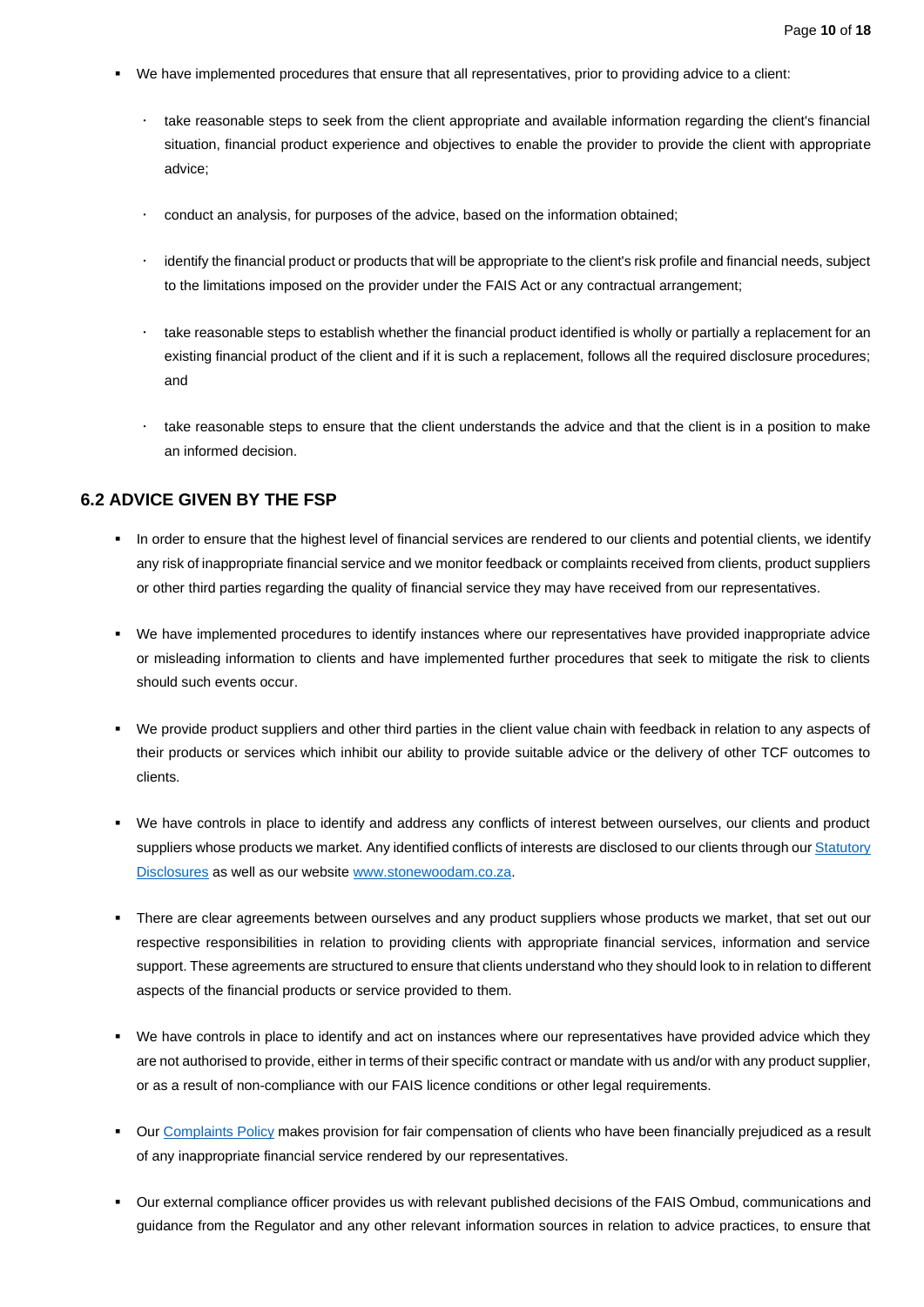our controls and practices in relation to this TCF outcome remain relevant and effective.

#### <span id="page-10-0"></span>**7 OUTCOME 5**

**Clients are provided with products that perform as the firm has led them to expect, and the associated service is of an acceptable standard and as they have been led to expect**

Our point-of sale and information post-sale, include the careful consideration of the elements listed below:

- Processes are in place to mitigate the risk that products and services are unable to satisfy the reasonable expectations of clients.
- Processes are in place to alert clients to the risks of non-action on their part, such as a failure to review insurance cover needs, investment goals, risk profiles and beneficiary nominations.
- We monitor and act on feedback, complaints and suggestions received from clients, intermediaries and staff members that identify the need for improvements in our services or service standards.
- Where it becomes apparent that products are not performing or are unlikely to perform as clients have been led to expect, we have implemented processes to mitigate the risks to our clients.
- Processes are in place to protect the confidentiality of all client information.

The procedures listed below are for third parties such as product suppliers, Category II, IIA or III FSPs, binder holders, reinsurers, administrators and other outsourced service providers that are part of the overall value chain in providing products or services to our clients. These procedures do not apply to the relationship between product suppliers and Category I FSPs.

- We have clear agreements in place regarding the division of responsibilities between the various parties to ensure the fair treatment of clients.
- We conduct an appropriate level of due diligence on any such third party, before dealing with them, to satisfy ourselves that TCF outcomes are adhered to and that the products and / or service levels, as the case may be, are likely to be as clients (and we) have been led to expect.
- Processes are in place to mitigate the risks to our clients where it becomes apparent that a third party's products are not in fact performing as clients (and we) have been led to expect by that third party or where it becomes apparent that service from the third party is not of an acceptable or agreed upon standard.
- We have full and unrestricted access to information held by the third party in relation to our clients' information.

#### <span id="page-10-1"></span>**8 OUTCOME 6**

#### **Clients do not face unreasonable post-sale barriers imposed by firms to change product, switch provider, submit a claim or make a complaint**

The FSP is committed to ensuring that clients do not face unreasonable post-sale barriers when changing products, switching providers or when making complaints, and consider all client criticism, whether positive or negative, as a critical feedback mechanism.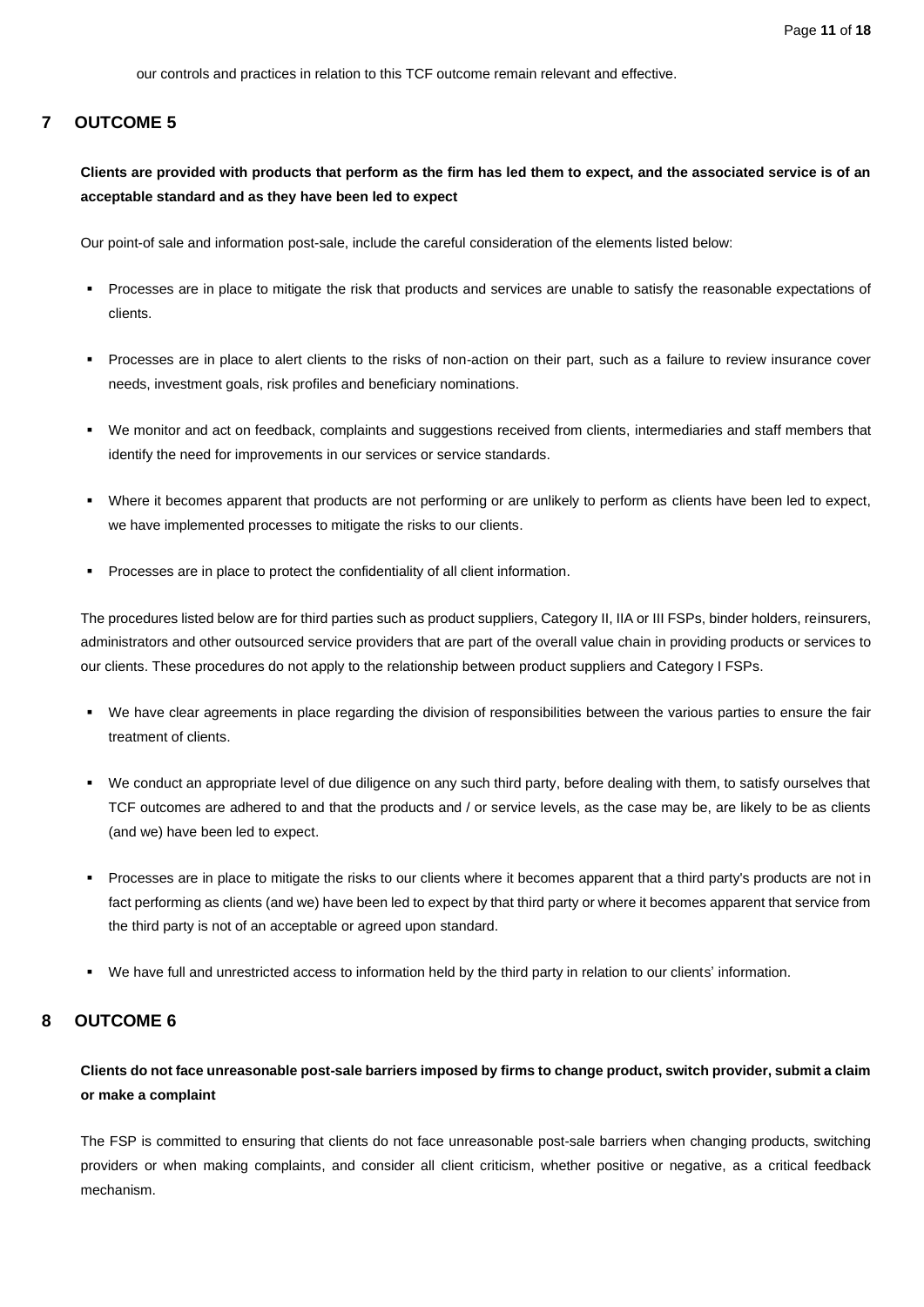#### <span id="page-11-0"></span>**8.1 CHANGING PRODUCTS**

- We inform our clients (in good time, not only on request) of the types of permissible changes they may make to their products if their individual needs or circumstances change and of any important limitations on their ability to access funds or to make amendments to any product.
- When we become aware of any changes to a client's needs or circumstances (including affordability difficulties), we inform such client of possible product changes that are available to them in order to meet their changed requirements.
- We have clear service standards in place for processing product changes (including instances where the request needs to be referred to another party for processing) and communicate these standards to our clients.
- Where a request for a product change is declined by any party in the value chain, we provide the client with clear reasons for the decision.
- When we receive a request to change a product (whether directly or through another party) we inform the client of any potential risks associated with the change, in reasonable time for them to respond to or act on the information.

#### <span id="page-11-1"></span>**8.2 SWITCHING PROVIDERS**

- We have clear service standards in place for processing switches to other providers and communicate these to our clients.
- When we receive a request to switch providers (whether directly or through another party) we inform the client of any potential risks associated with the switch.

#### <span id="page-11-2"></span>**8.3 COMPLAINTS HANDLING**

- We test our complaints process to ensure it is accessible and appropriate to our client group/s.
- We have a robust complaints management policy, record keeping, and have devoted sufficient resources to ensure effective complaints handling when needed.
- We inform clients (before complaint stage) of the process that must be followed in order to submit a complaint, and of the various options available for further recourse if the client is dissatisfied with the outcome of the complaint.
- Once a complaint has been received, whether we are dealing with the complaint ourselves or where we have referred the complaint to another party, we keep clients informed of its progress (including the contact details of the person responsible for processing the complaint)
- When responding to a complaint, we provide clear reasons for our response (including where the response is favourable to the client), with supporting evidence where relevant.
- Where a request for redress is declined, wholly or partially, we inform the client of the steps that may be followed in order to have the decision reviewed.
- We have clear service standards in place for processing complaints and we communicate such standards to our clients.
- Complaints processes are structured in such a way as to ensure that there are no conflicts of interest and that all decisions are based on objective facts and criteria.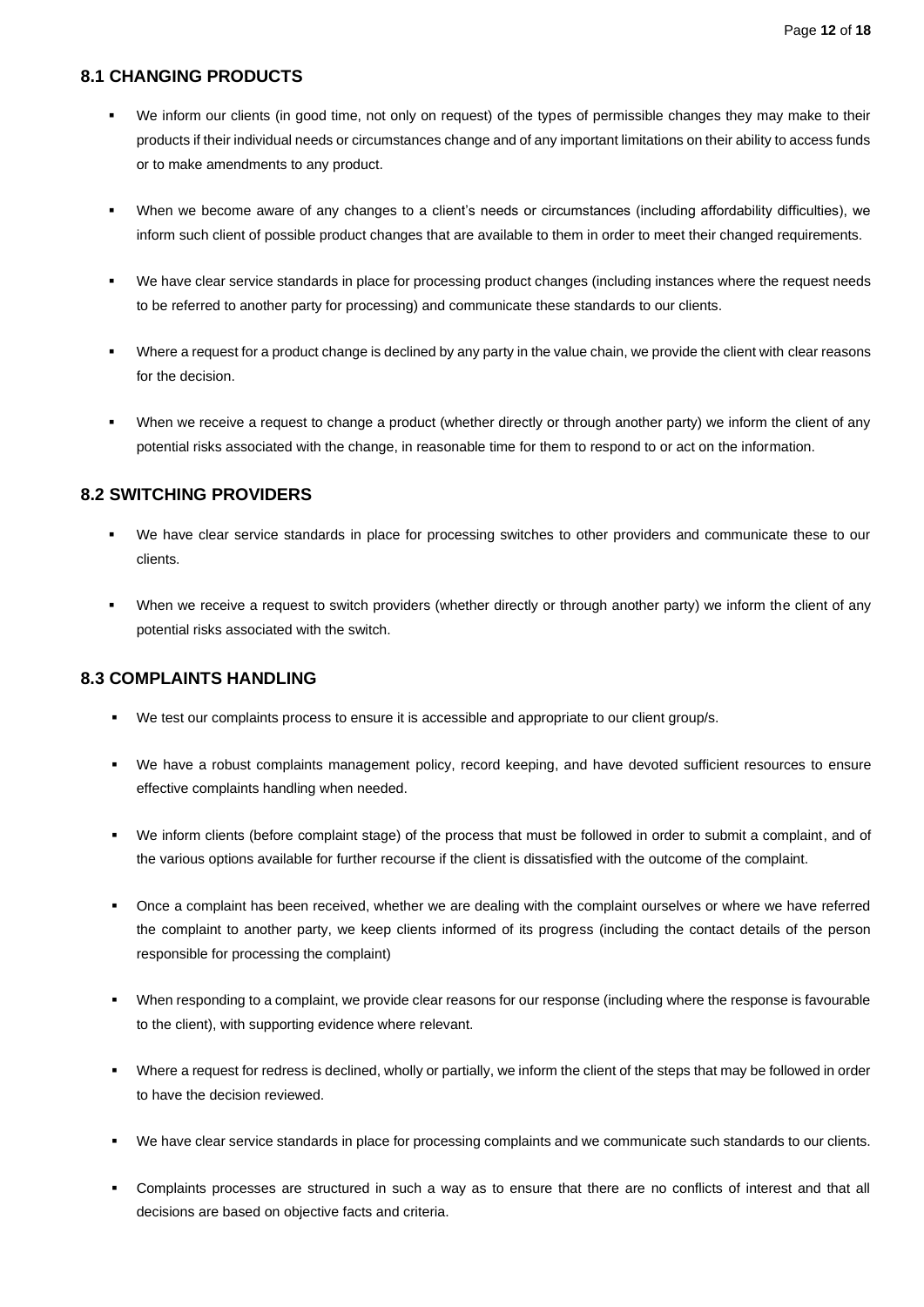- Complaints processes are structured in such a way as to ensure that complaints of a similar nature have a similar outcome.
- Follow-up processes are in place to determine the client satisfaction levels of complaints that have been finalised.
- Processes are in place to ensure consistency in complaints handling. We have a policy in place for fair compensation of clients who have been financially prejudiced by unfair treatment, which is not limited only to those clients who complain.
- We analyse complaints to identify any risks of mis-selling (whether by our own representatives or not).
- We consider the nature of complaints received of different product suppliers when recommending a particular product supplier or financial product to our clients.
- **•** Our complaints procedure that we provide our client can be found [here](https://stonewoodcapital1.sharepoint.com/:b:/r/sites/StonewoodAM/Shared%20Documents/Operations/Compliance/Templates%20%26%20Legislature/Adopted/Complaints/Stonewood%20AM%20-%20Complainant%20Procedure%20Communication%20(V1%20of%202020).pdf?csf=1&web=1&e=7Thgkz) and is also available on our website [www.stonewoodam.co.za.](https://www.stonewoodam.co.za/legal-info)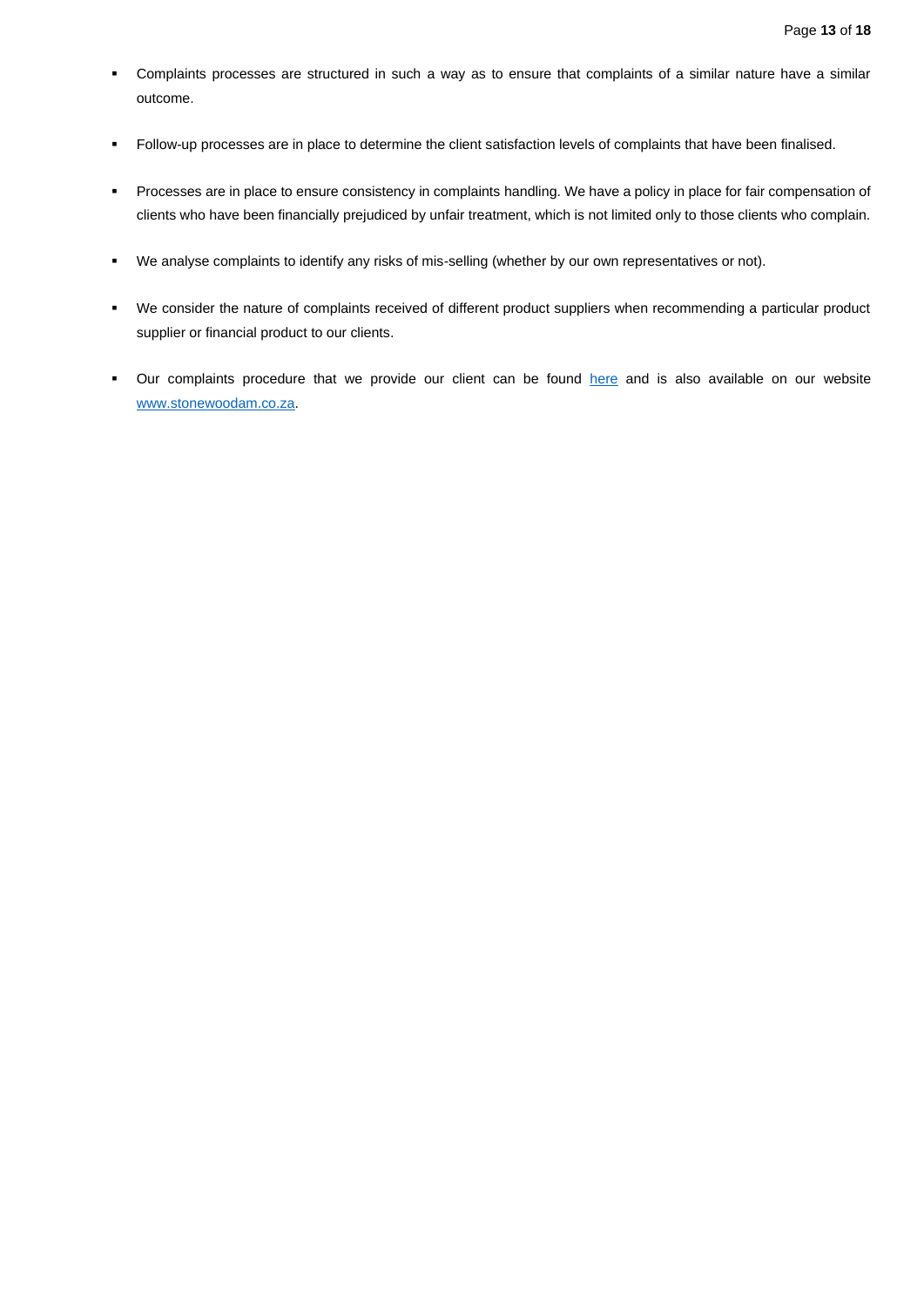## <span id="page-13-0"></span>**9 ANNEXURE A: AUTHORISED FINANCIAL PRODUCT CATEGORIES AND SUBCATEGORIES**

| <b>Category I Advisory FSP</b> |                                                          | <b>Advice</b> | <b>Intermediary Services</b> |
|--------------------------------|----------------------------------------------------------|---------------|------------------------------|
| 1.1                            | Long-term Insurance: Subcategory A                       | ✓             | ✓                            |
| 1.2                            | Short-term Insurance: Personal Lines                     | ✓             | ✓                            |
| 1.3                            | Long-term Insurance: Subcategory B1                      | ✓             | ✓                            |
| 1.4                            | Long-term Insurance: Subcategory C                       | ✓             | ✓                            |
| 1.5                            | <b>Retail Pension Benefits</b>                           | ✓             | ✓                            |
| 1.7                            | Pension Funds Benefits (excluding retail)                | ✓             | ✓                            |
| 1.8                            | Shares                                                   | ✓             | ✓                            |
| 1.9                            | Money Market Instruments                                 | ✓             |                              |
| 1.10                           | Debentures and securitised debt                          | ✓             | ✓                            |
| 1.11                           | Warrants, Certificates and instruments                   | ✓             | ✓                            |
| 1.12                           | <b>Bonds</b>                                             | ✓             | ✓                            |
| 1.13                           | <b>Derivative Instruments</b>                            | ✓             | ✓                            |
| 1.14                           | Participatory interests in Collective Investment Schemes | ✓             | ✓                            |
| 1.17                           | Long-term Deposits                                       | ✓             | ✓                            |
| 1.18                           | Short-term Deposits                                      | ✓             | ✓                            |
| 1.20                           | Long-term Insurance subcategory B2                       | ✓             | ✓                            |
| 1.21                           | Long-term Insurance subcategory B2-A                     | ✓             | ✓                            |
| 1.22                           | Long-term Insurance subcategory B1-A                     | ✓             | ✓                            |
| 1.23                           | Short-term Insurance Personal Lines A1                   | ✓             | ✓                            |
| 1.24                           | Structured deposits                                      | ✓             | ✓                            |
| 1.26                           | Participatory interests in a CIS hedge fund              | ✓             | ✓                            |
|                                | <b>Category II Discretionary FSP</b>                     | <b>Advice</b> | <b>Intermediary Services</b> |
| 2.5                            | Shares                                                   |               | ✓                            |
| 2.6                            | Money Market Instruments                                 |               | ✓                            |
| 2.7                            | Debentures and securitised debt                          |               | ✓                            |
| 2.8                            | Warrants, Certificates and instruments                   |               | ✓                            |
| 2.9                            | <b>Bonds</b>                                             |               | ✓                            |
| 2.10                           | Derivative Instruments                                   |               |                              |
| 2.11                           | Participatory interests in Collective Investment Schemes |               |                              |
| 2.13                           | Long-term Deposits                                       |               | ✓                            |
| 2.14                           | Short-term Deposits                                      |               | ✓                            |
| 2.20                           | Participatory interests in a CIS hedge fund              |               | ✓                            |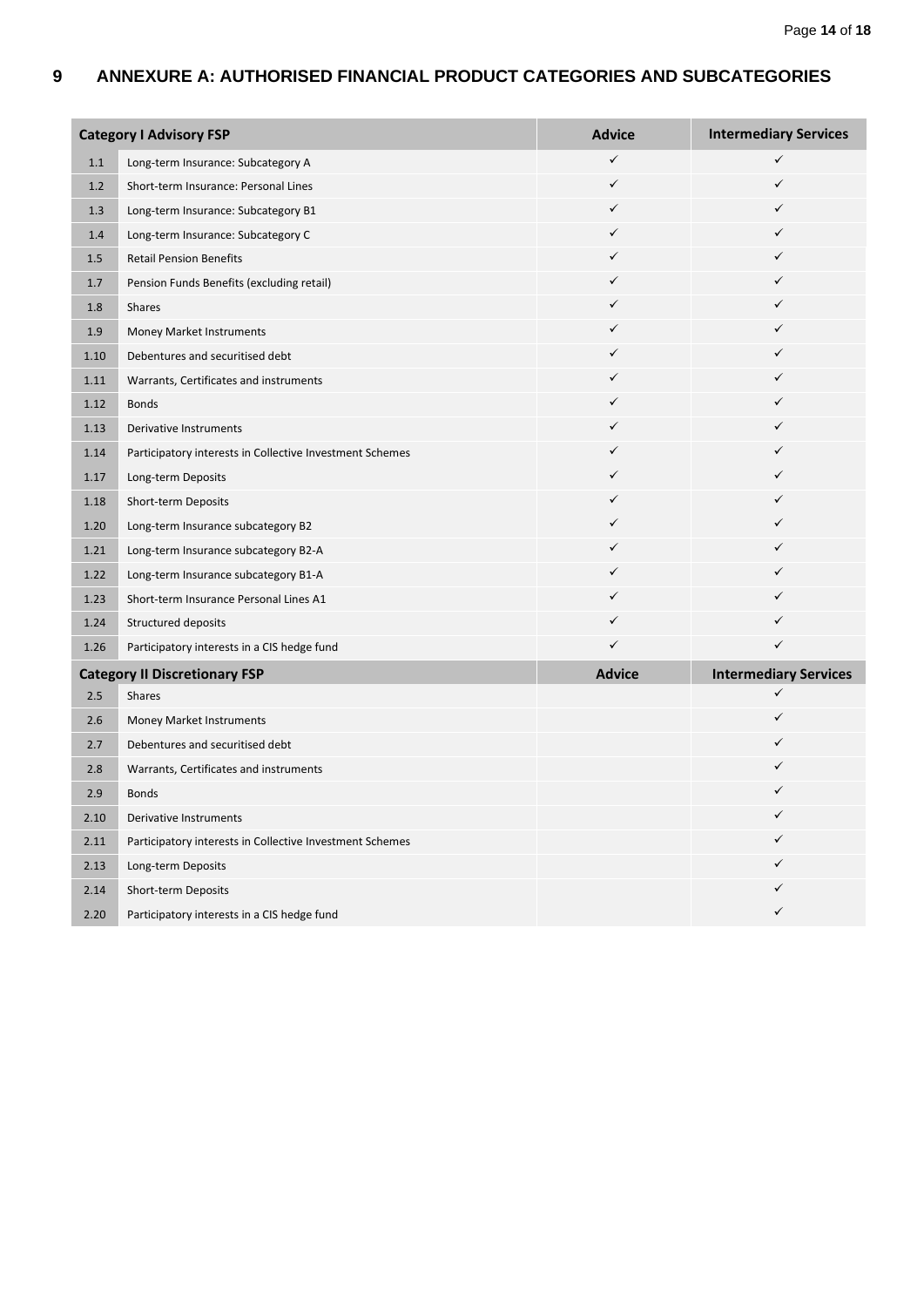## <span id="page-14-0"></span>**10 ANNEXURE B: MANAGEMENT INFORMATION**

The data sets listed below are examples of Management Information (MI) that could be used to measure and improve TCF performance. All six outcomes are relevant across all areas of business activity.

*Delete data sets that are not applicable. For the remaining sets of data, targets will need to be set that will alert the TCF Champion of the organisation's failure to achieve the outcomes of TCF.*

Where the organisation fails to meet the TCF outcomes, the TCF Champion will be required to evidence the actions that were taken in order to investigate and rectify the failure.

| <b>DATA SET: COMPLAINTS</b>                                                                                                                                      | (Outcomes 1, 2, 3, 4, 5 & 6)                                                                                                                                                                                                                                                                                          |
|------------------------------------------------------------------------------------------------------------------------------------------------------------------|-----------------------------------------------------------------------------------------------------------------------------------------------------------------------------------------------------------------------------------------------------------------------------------------------------------------------|
| <b>Data Measured</b>                                                                                                                                             | <b>Possible TCF Implications</b>                                                                                                                                                                                                                                                                                      |
| Volume of complaints                                                                                                                                             | May indicate mis-selling or other failings affecting the fair treatment of clients                                                                                                                                                                                                                                    |
| Complaints against any particular representative                                                                                                                 | As above, may reveal a training need                                                                                                                                                                                                                                                                                  |
| Complaints against a particular product                                                                                                                          | May indicate product and/or provider's marketing material is unclear or<br>misleading or unsuitable for the target market. This could lead to mis-selling or<br>other unfair treatment of clients                                                                                                                     |
| Complaints relating to information supplied by<br>representatives                                                                                                | Could indicate either a lack of clarity and completeness of essential features<br>and other information that was supplied by the representative, (or in the actual<br>financial services that were rendered) and/or deficiencies in the product<br>information provided by the product provider to the representative |
| Complaints upheld internally - analysed by<br>reference to whether there was negligence, failure<br>to comply with statutory requirements of unfair<br>treatment | May reveal trends depending on the underlying reasons and the need for<br>improvements in the relevant areas. May be a measure of the fairness of the<br>complaints handling procedures                                                                                                                               |
| Volume and percentage of complaints referred to<br><b>FAIS Ombud</b>                                                                                             | May identify possible areas of misunderstanding by clients as to what<br>constitutes a complaint (assess possible action to reduce this). May indicate<br>unfairness in the complaints handling process                                                                                                               |
| Percentage of complaints to FAIS Ombud upheld                                                                                                                    | External measure of complaints handling process                                                                                                                                                                                                                                                                       |
| Percentage of complaints to FAIS Ombud not<br>upheld                                                                                                             | May be indicative that the FSP's complaints handling process is fair and<br>resulting in the right outcomes                                                                                                                                                                                                           |
| Percentage of complaints acknowledged within the<br>time frame stipulated in the official Complaints<br>Policy of the FSP                                        | Performance measurement of timeliness of complaints handling process                                                                                                                                                                                                                                                  |
| Percentage of complaints resolved within the time<br>frame stipulated in the official Complaints Policy of<br>the FSP                                            | Performance measurement of complaints being handled in a fair and timely<br>manner                                                                                                                                                                                                                                    |
| Number of recommendations following complaint<br>raised                                                                                                          | Action being taken to improve standards. Could be evidence of a TCF culture<br>and embedding                                                                                                                                                                                                                          |
| Number of recommendations following complaint<br>that resulted in a change to procedure or policy                                                                | Action taken to improve standards/reduce complaints. Could be evidence of a<br>TCF culture and embedding                                                                                                                                                                                                              |

| DATA SET: AFTERS SALES SERVICE                                                           | (Outcomes 1, 2, 3, 4 & 6)                                                                   |
|------------------------------------------------------------------------------------------|---------------------------------------------------------------------------------------------|
| Data Measured                                                                            | <b>Possible TCF Implications</b>                                                            |
| Percentage of clients contacted within 12 months<br>of completion and reason for contact | May be a measure of the standard of client care, depending on the reason for<br>the contact |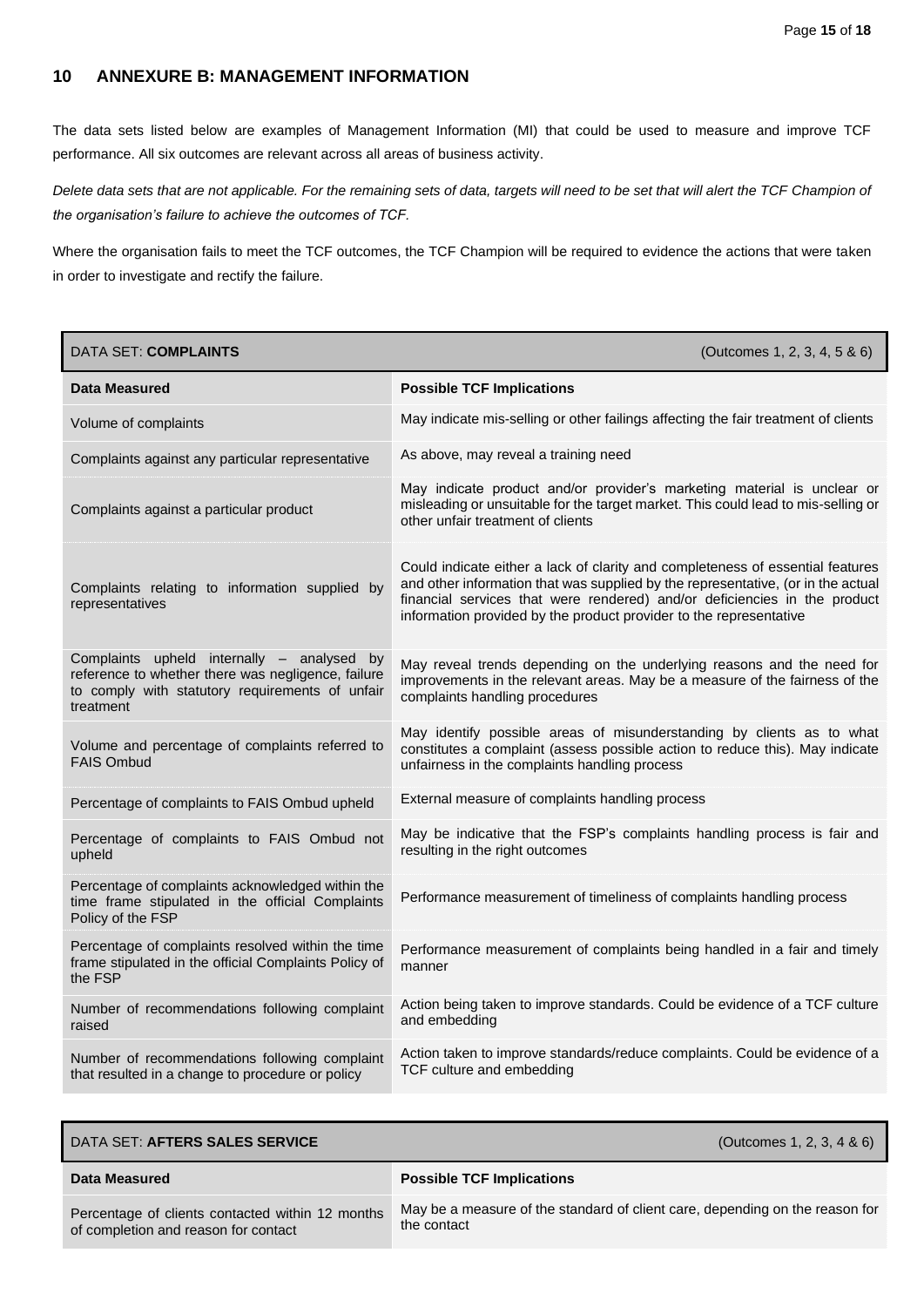| DATA SET: CULTURE AND VALUES<br>(Outcomes 1)                                                                                        |                                                                                                                    |
|-------------------------------------------------------------------------------------------------------------------------------------|--------------------------------------------------------------------------------------------------------------------|
| Data Measured                                                                                                                       | <b>Possible TCF Implications</b>                                                                                   |
| Number of representatives who received retraining<br>following high volumes of complaints/file fail checks                          | May be indicative of TCF awareness and a TCF culture $-$ firm is routinely<br>identifying and acting on TCF issues |
| Documented TCF Policy and strategy                                                                                                  | Senior management/business owner commitment and strategy                                                           |
| Annual review of TCF MI by senior management or<br>business owner and/or TCF Committee or<br>Champion and actions taken in response | Embedding of TCF culture and use of TCF MI is being identified, reviewed and<br>acted on                           |

## DATA SET: **ADVERTISING AND PRODUCT PROMOTION** (Outcomes 2, 3 & 5)

| Data Measured                                                                              | <b>Possible TCF Implications</b>                                                                                                                                                                                                                             |
|--------------------------------------------------------------------------------------------|--------------------------------------------------------------------------------------------------------------------------------------------------------------------------------------------------------------------------------------------------------------|
| type<br>Volume<br>complaints<br>promotion<br>of<br>by<br>(advertisement, Direct Marketing) | Could indicate that promotion is unclear or inaccurate, depending on the<br>nature of the complaint                                                                                                                                                          |
| Number of compliance breaches picked up by the<br>in-house monitoring process              | May indicate that monitoring processes are operating satisfactorily, a poor<br>technical understanding in the marketing areas, a poor understanding of what<br>constitutes using clear, fair and not misleading information – may identify<br>training needs |
| Number of compliance breaches picked up by the<br>Regulator                                | Inadequate financial services being rendered to clients. May indicate problems<br>with a poor technical understanding of the product or lack of familiarity with<br>General Code of Conduct requirements                                                     |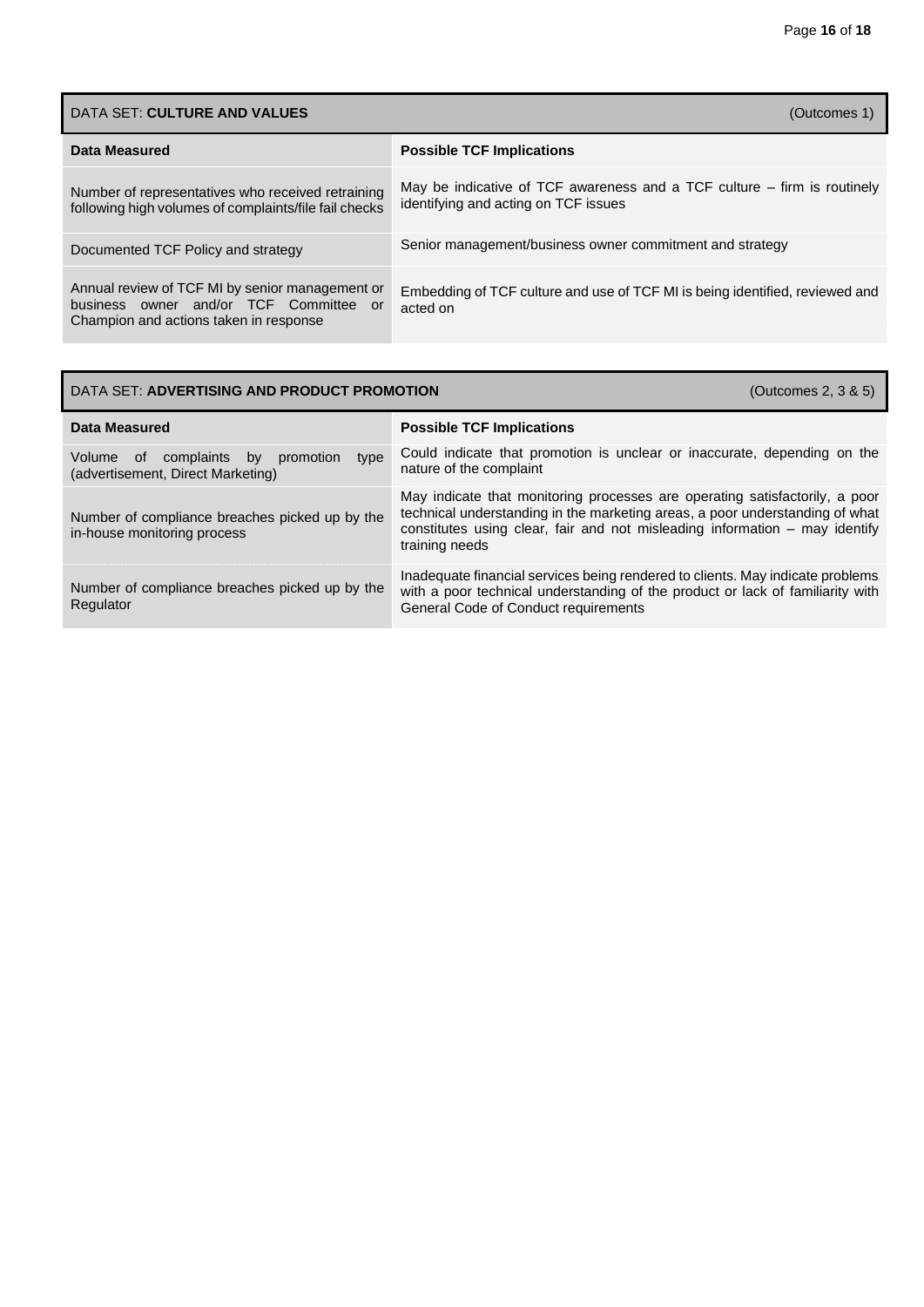## <span id="page-16-0"></span>**11 ANNEXURE C: TCF CHAMPION APPOINTMENT**

The FSP has appointed a TCF Champion as part of its commitment to treat its clients fairly.

The general duties of the TCF Champion include:

- To be actively involved with embedding the TCF principles into the organisation.
- To help instilling a culture where the fair treatment of clients is embraced and adopted.

\_\_\_\_\_\_\_\_\_\_\_\_\_\_\_\_\_\_\_\_\_\_\_\_\_\_\_\_\_\_\_ \_\_\_\_\_\_\_\_\_\_\_\_\_\_\_\_\_\_\_\_

\_\_\_\_\_\_\_\_\_\_\_\_\_\_\_\_\_\_\_\_\_\_\_\_\_\_\_\_\_\_\_\_\_ \_\_\_\_\_\_\_\_\_\_\_\_\_\_\_\_\_

• To assist the governing body of the organisation to implement and adopt business processes aimed at ensuring that the organisation is at all times achieving the outcomes of TCF as set out in the FSP's adopted TCF Policy.

The TCF Champion has the authority to approach and speak to staff members at all levels about the delivery and achievement of TCF outcomes.

The TCF Champion need not have any specific qualifications but must have thorough knowledge of the organisation's functional departments, business processes and the principles associated with treating clients faily.

I, James Twidale, hereby appoint Oratile Tlhabane as TCF Champion for Stonewood Asset Management (Pty) Ltd ('Stonewood'), with immediate effect.

In making this appointment on behalf of Stonewood, I understand that the FICA Compliance Officer will require my support in performing his responsibilities as provided for hereunder.

This appointment may at any time be withdrawn or amended in writing.

**James Twidale Date**

**Director & Key Individual** 

**I hereby accept the appointment as TCF Champion of Stonewood**

**Oratile Tihabane Date** Date Date Date Date Date Date Date

**Head of Operations**